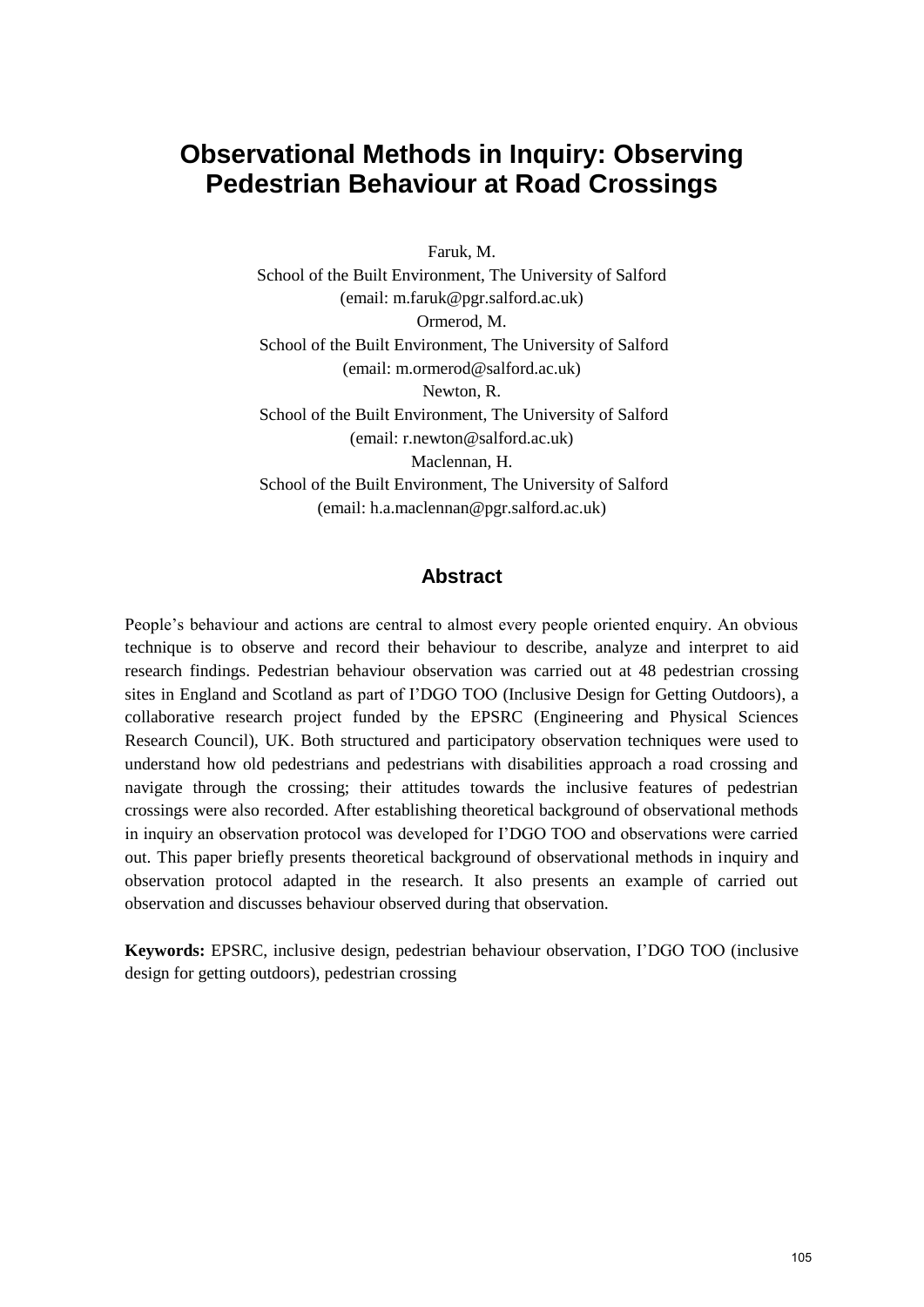### **1. Introduction**

I"DGO TOO (Inclusive Design for Getting Outdoors) is a collaborative research project funded by the EPSRC (Engineering and Physical Sciences Research Council), UK. Overall aim of the I"DGO Consortium is to address the demands, consequences and impacts of new policies and design strategies on older people"s environment and make specific recommendations to make them inclusive. This would help to improve quality of life of older people in such a way that it will become general practice in the years to come (I"DGO, 2010). SURFACE Inclusive Design Research Centre of the University of Salford is currently investigating the use of tactile paving at road crossings and external steps as an indicator of access hazards for vision impaired pedestrians. The research methodology adapted for the project calls for full characterization of the pedestrian environment and access hazards; also any other contextual issues that affect performance of pedestrians (Faruk et. al, 2008a; 2008b). The methodology also requires to ascertain how pedestrians with disabilities and older pedestrians approach and navigate through the built environment; i.e. pedestrian crossings within the scope of this paper.

Between January and December 2009 road crossing behaviour of pedestrians with disabilities and older pedestrians were observed at 48 I"DGO TOO pedestrians crossing sites in England and Scotland. Both structured and participatory observation techniques were used to observe and record pedestrian behaviour as they approached the pedestrian crossings and crossed the roads. Through observations and semi structured interviews, pedestrian attitude towards the inclusive features of pedestrian crossings were also recorded. This paper briefly presents theoretical background of observational methods in inquiry and observation protocol adapted in the research. It also presents an example of carried out observation and discusses behaviour observed during that observation.

### **2. Observational methods in research**

People"s behaviour and actions are central to any people oriented enquiry. An obvious technique is to observe and record subject"s behaviour to understand, analyse and interpret to aid research findings. Advantage of using observation as a technique is within its directness. It can often be used as a supportive or supplementary technique to compliment information obtained by virtually any other technique; i.e. Interview or questionnaire responses (Robson, 2002).

#### **2.1 Types of observational methods**

There are different approaches to observational methods in enquiry that a research can undertake. Robson (2002) and Gray (2005) has identified "Participant Observation" and "Structured Observation" being the two most used observational techniques in qualitative and quantitative research respectively. According to Gray (2005), Saunders et al. (2000) found that participant observation emphasizes the meanings that people give to their actions; whereas structured observation focuses on the frequency of their actions. Structured observation attends only the prespecified relevant aspects for the study. It is easier to achieve high reliability and validity with this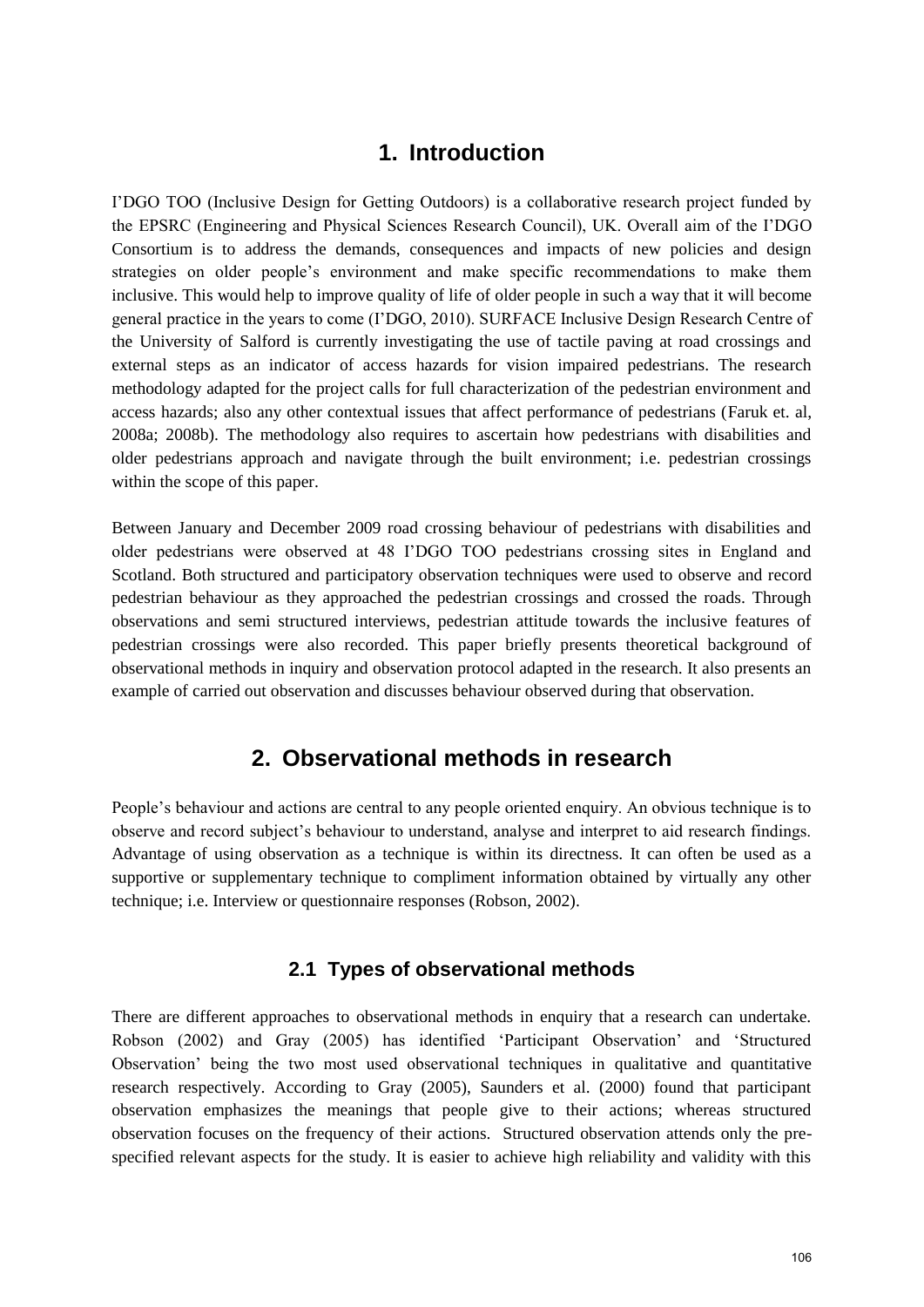approach. Informal approaches are less structured in nature and the observer collects information in a method that suits him or her. It can vary from note taking to diary keeping, simplified drawings, photo taking, and also gathering information from informants. This type of information is relatively unstructured and complex, and requires the observer to perform difficult tasks of synthesis, abstraction and organisation of data (Robson, 2002). Robson also suggests a "pick & mix" approach – a "hybrid" which is both structured and participatory in nature to suit the needs and possibilities of a research.

### **2.2 Data gathering and recording**

Burgess (1984, as mentioned in Gray 2005) provided a list of potential data sources during observation based on a research. For any observational data gathering he suggested to identify the Space; Actors; Activities; Objects; Acts; Events; Time; Goals; and Feelings. Bailey (1996, as mentioned in Gray, 2005) suggests that it is not only about how to conduct an observation but what to observe. He suggested the following things to start the observation with when entering an observation field. They are Lighting; Colour; Smell; Sound; Objects; Weather and Temperature. He also emphasized on taking field notes as they are "*the backbone of collecting and analyzing field data.*" Field notes develop out of an analytic process. First the researcher must attempt to take a mental note which can be recalled later to aid the production of written notes. Written notes comprise of observations in the field to produce more comprehensive field notes, of which there are several components (Figure 1) (Ellen, 1984 as mentioned in Gray, 2005). Gray (2005) said, "*It is impossible to observe everything that takes place in a situation, so it helps if the researcher is able to partition activities to focus on key areas*". Berg (1995, as mentioned in Gray, 2005) suggests strategies for observational data gathering, they are,

- *"Take in the physical setting by visiting the environment that people will be observed in.*
- *Develop relationship with inhabitants*
- *Track, observe, eavesdrop and ask questions.*
- $\bullet$ *Locate sub-groups and "Stars"."*

A researcher can collect data or information "Covertly" or "Overtly" under the observation types mentioned above (Figure. 2). During overt observation, those being observed are aware of the observation taking place. On the contrary, covert observation is where the subjects are unaware of this. Although some consider covert observation unethical; researchers in favour of it argue that people may change their behaviour during overt observation, thus affecting validity of the results (Gray, 2005).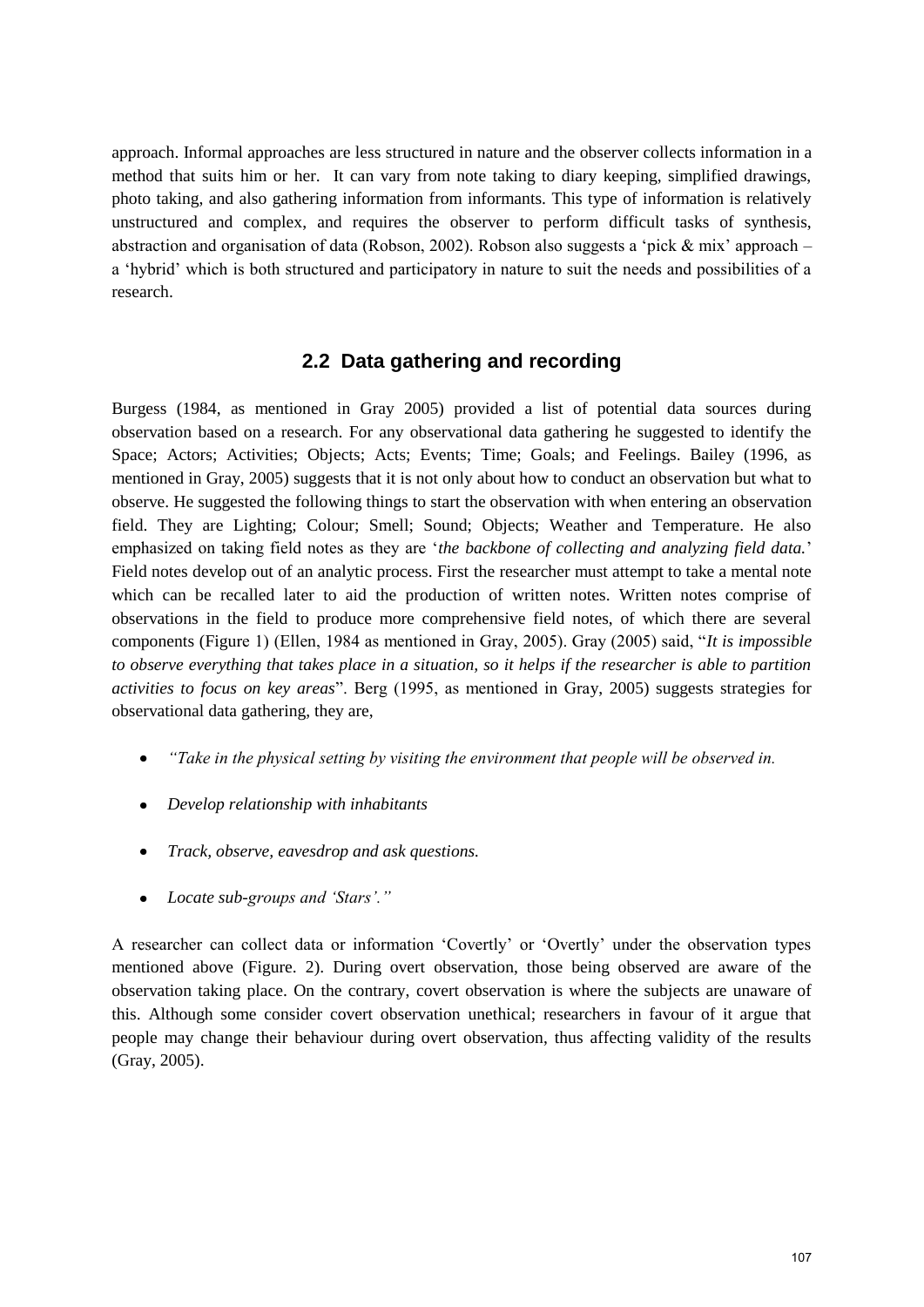

Figure 1: The data gathering process (Ellen 1984, as mentioned in Gray, 2005)



Figure 2: Observation research roles (Gray, 2005)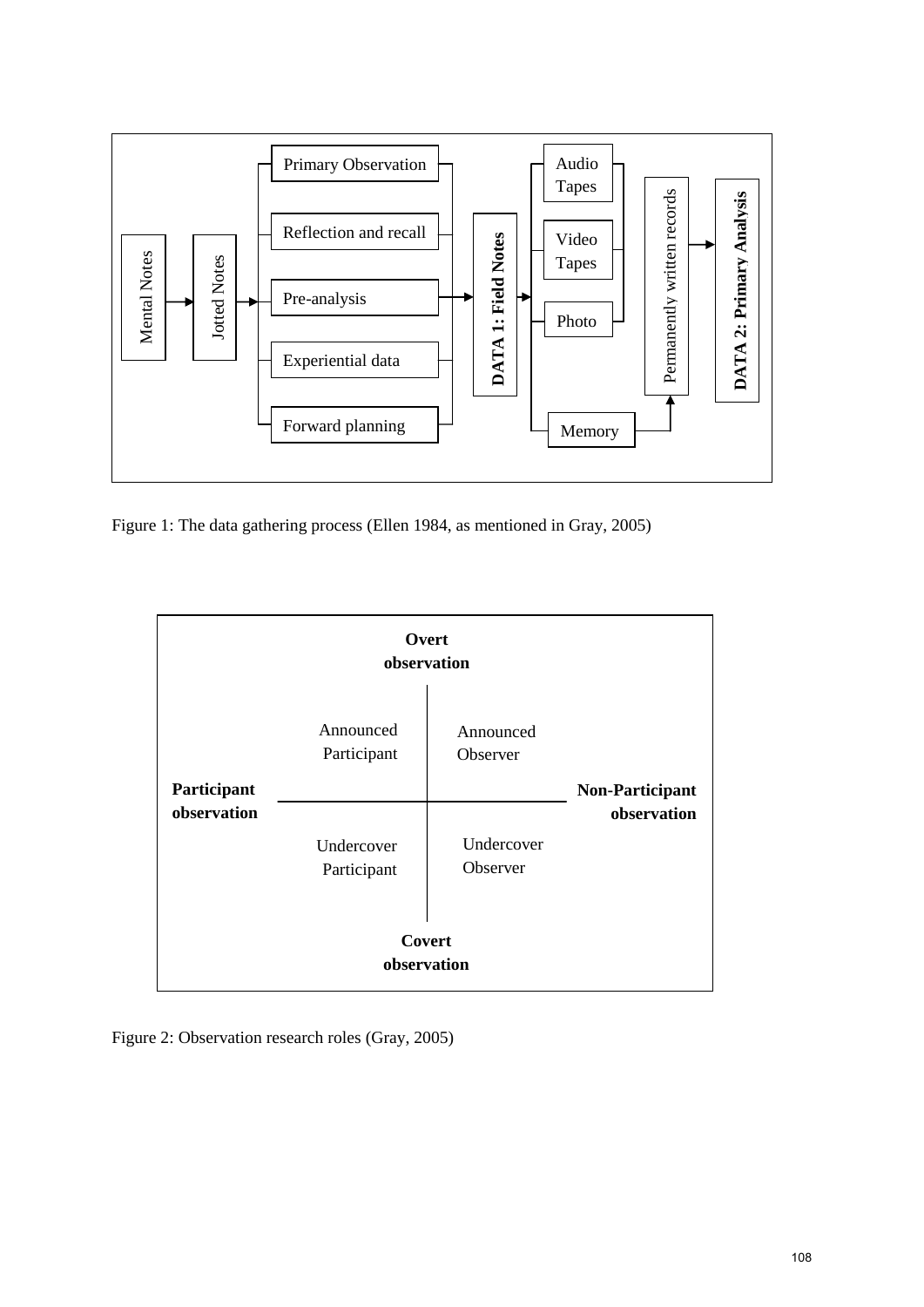#### **2.3 Reliability of observations**

The same event can be observed, recorded and interpreted by different researchers differently. One way of reducing the unreliability in observation and data collection is to record the event in a way so that the data can be reviewed and re-interpreted when required. It can be achieved by recording of data through exact notation system as it can reduce human error in the recall of events. Experienced researchers rely heavily on comprehensive notes. Because, details that appeared hardly relevant at the time of the observation may prove to be crucial. Triangulation is another way of improving reliability of a study. Triangulation can reduce sources of error by gathering data from multiple sources, or using variety of methods or theoretical approaches (Gray, 2005).

### **3. I'DGO TOO observation**

After establishing theoretical background of observational methods in inquiry the I"DGO TOO observation study has been designed. Aim of this part of the study was to collect mainly qualitative and some quantitative data that would triangulate with findings from the Tactile Paving Toolkit (Audit of the pedestrian crossings) and Questionnaire Survey results. A series of pilot observations were conducted in Salford to fine tune and finalise the observation protocol. A session of observation was one hour long. The observers then had a rest period, or could undertake some other activity to prevent observation fatigue. The observers had 3 copies of simplified sketch / plan of the overall layout of road crossing and immediate environment. They were equipped with a stopwatch, note paper, a camera and all weather clothes. Because of health and safety reasons observers had to wear high visibility jackets and identification badges.

#### **3.1 Observation protocol**

The following observation protocol was followed during all the observations with some exceptions at the observers" discretion depending on each individual case.

- Observer to position themselves so that they can observe people coming towards them from the opposite side of the road who are likely to cross near to the crossing, without blocking the crossing point. Where possible 2 observers will be stationed on opposite sides of the road and observe simultaneously pedestrians on both sides. If there is only one observer then after 20 minutes the observer will change to the other side of the road.
- Using one copy of the sketch/plan spend 20 minutes marking up the routes taken by people crossing the road in that vicinity. Indicate initial person by an arrow showing the route, and then add a tally mark if another person uses the same route. If the person is an older person make a note such that the tallies of older people to younger people can be counted at the end (add an o to the tail of the I tally mark). Note the date, start and end times of the observation period, along with weather conditions and any other pertinent factors, such as traffic levels, temporary works, etc.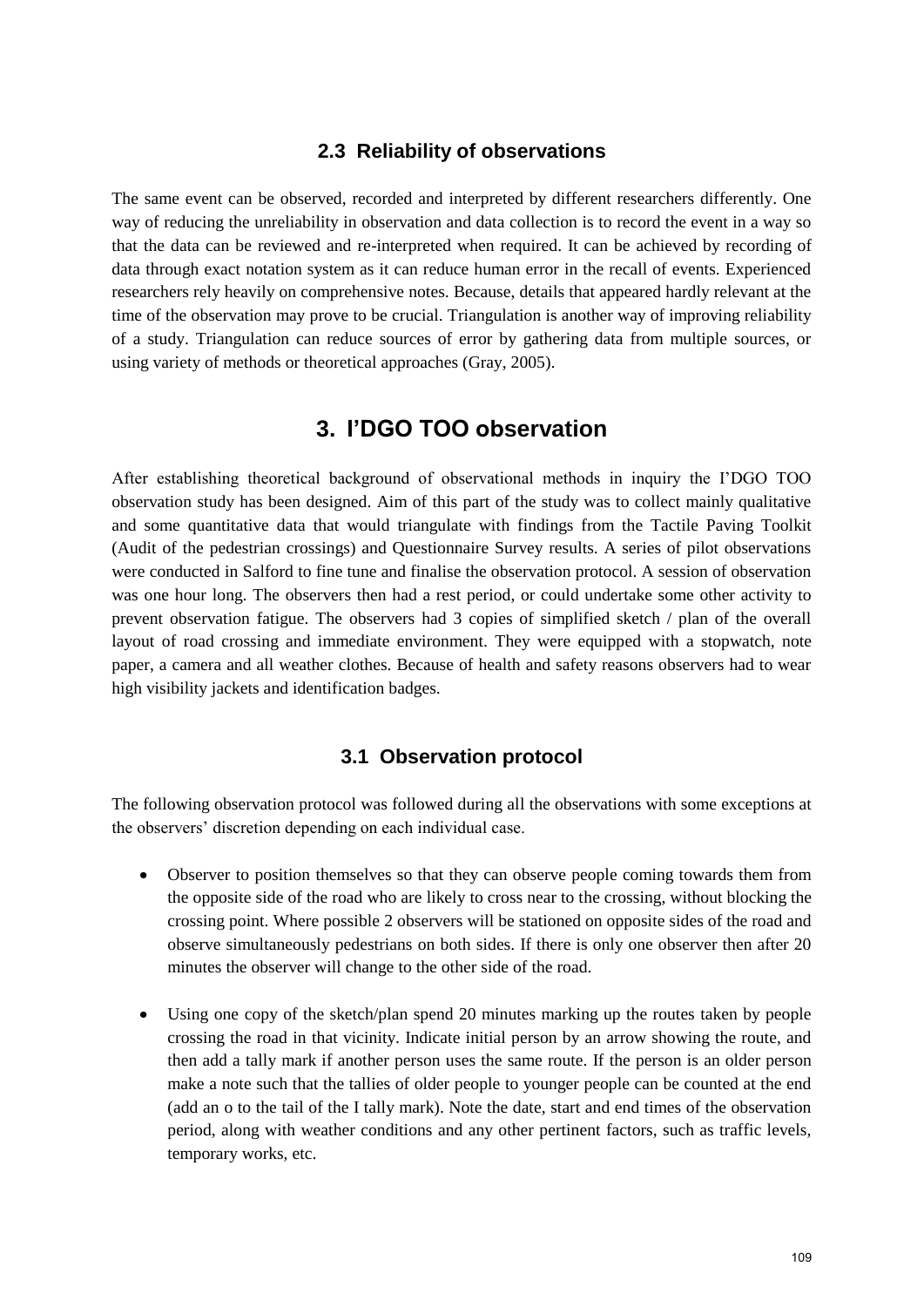- On the second sketch/plan spend 20 minutes making a note of whether people stand on the  $\bullet$ tactile paving, or if not where are they standing. If they are an older person make a different mark to highlight them. Make a note if the reason people are off the tactile paving is due to the volume of people at the crossing point.
- For each crossing take the particular features identified from the summary TPT sheet and observe the effect that has on the way people use the crossing. Also include in this anything that another researcher has noticed when handing out questionnaires on a previous date; such as sunlight making it hard to see the signals to cross. This may be incorporated into the first 20 minute period.
- Capture the walking speeds of older people crossing on the crossing point using the stopwatch. This will be used to compare to the average time from the TPT and allowance given by Highways on controlled crossings.
- If any visually impaired people, blind people, wheelchair users, mobility impaired people, crutch users cross the crossing attempt to interview the person by asking what they think about that particular crossing point. Use the note paper to record their views and the time/day of the observation. The third blank sketch/plan can be used to note features they comment on, or to help explain the layout.

### **3.2 Example of I'DGO TOO observation at Cheam, Surrey**

Pedestrian behaviour observation was carried out at I"DGO TOO Site (Site Reference Number: SC2) on Cheam Broadway at Sutton, Surrey. The observation was carried out in accordance with the established protocol (as mentioned earlier) to gather observational data that would triangulate with findings from the Tactile Paving Toolkit (Audit of the pedestrian crossing) and Questionnaire Survey results conducted earlier. The observation was carried out on a sunny Sunday afternoon of  $5<sup>th</sup>$  of April, 2009. A weekend afternoon was selected as more pedestrians representing various age groups and also pedestrians with disability access the village centre on foot (Close to the pedestrian crossing) on weekends compared to weekdays.

Two observers went to the site with pre-prepared simplified site drawings in accordance with the written protocol. Specific date, time and weather condition during the observation was recorded. Total number and differences in types of pedestrians, cyclists were recorded in the observation sheet. The routes that the pedestrians followed to cross the road were marked with starting point showing the direction that they went. The location each pedestrian stood on while waiting to cross was also marked. Any unusual behaviour; i.e. crossing the road at red light; any slip or trip; eye contact with the drivers before stepping on the road, etc were also recorded. Walking speeds of pedestrians were also recorded on the field note. The observation sheets and the field note for the pedestrian crossing at Cheam are sown in Figure 3.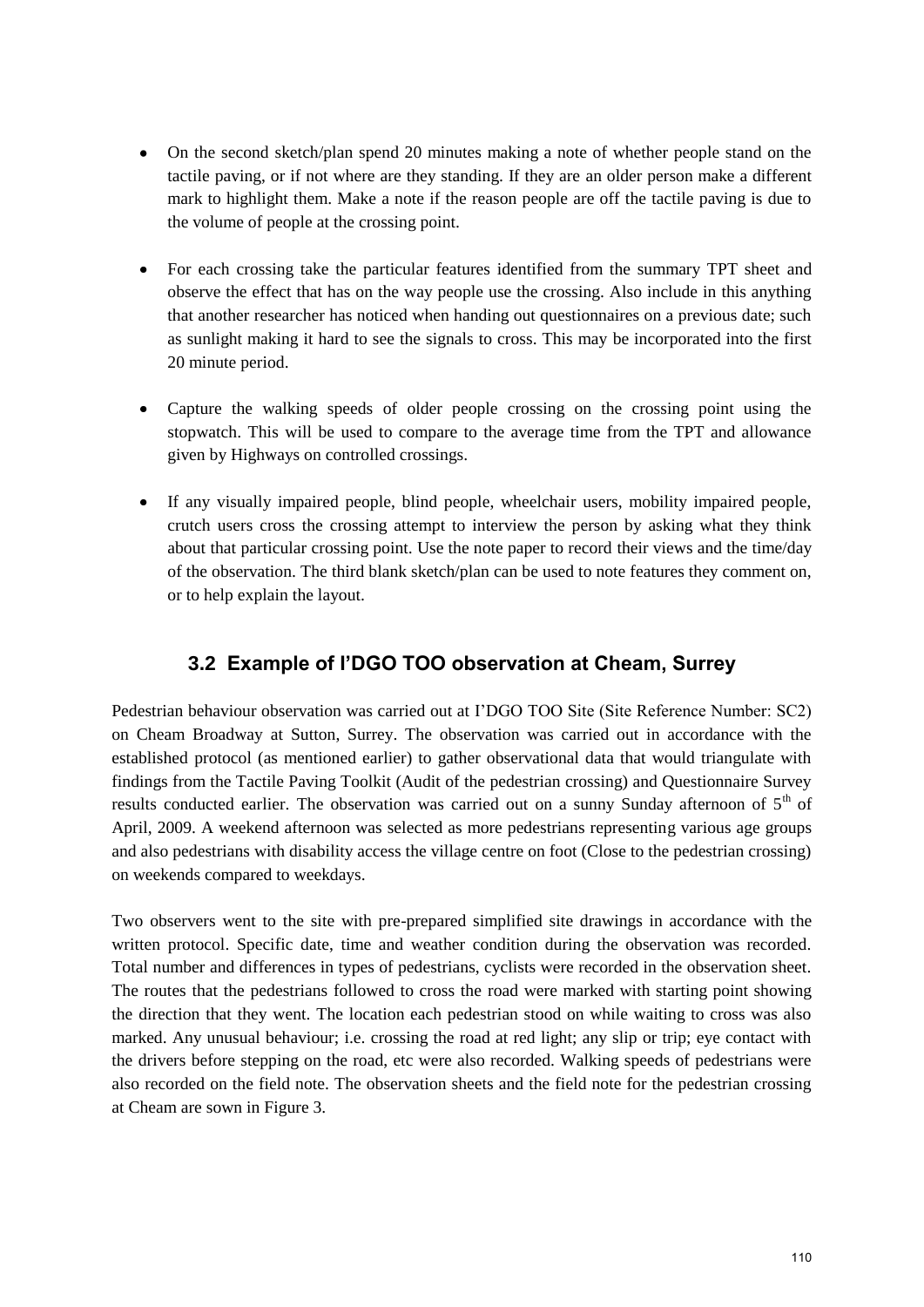

Figure 3: Observation sheet and field notes of I"DGO TOO pedestrian crossing site at Cheam

During the observation, very short but semi structured interviews were also conducted (Figure 4). Older pedestrians and pedestrians with disabilities were identified and were requested to express their views and concerns on different aspects of that particular pedestrian crossing. Local knowledge of the pedestrians picked up during these interviews is invaluable.

#### **3.3 Summary of observation at Cheam, Surrey**

- SC2 is a signalised crossing at a four way junction. There is no guard rail at this crossing. The crossing has a long waiting time. Pedestrian crossing phase gets activated at all the four crossings at the same time. Time given to cross one segment of the four way junction is about right for able bodied pedestrians; but not for those who walk slower than average.
- $\bullet$ Pedestrians who want to cross two segments of the junction are unable to cross within one pedestrian phase. They either have to wait for second pedestrian phase or cross the road diagonally. Most pedestrians are unable to cross the junction diagonally within one pedestrian phase. To avoid long waiting time pedestrians often start early; seek gap between cars; cross against light.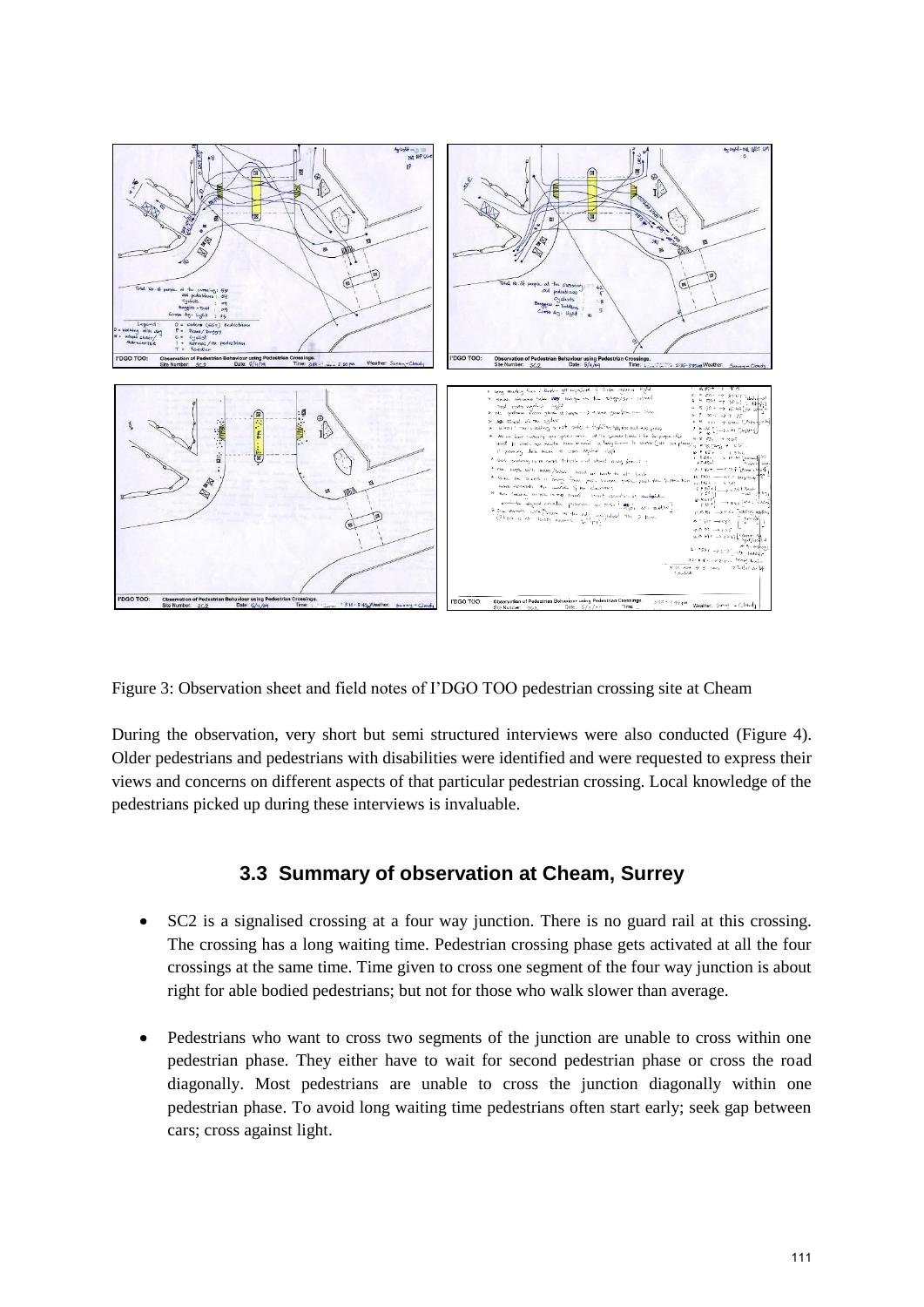Pedestrians using the road crossing often start to cross the road against traffic light and use to  $\bullet$ refuge to cross during a suitable gap.



Figure 4: Semi structured interview with older pedestrians during I"DGO TOO behaviour observation at Cheam

- Around 4:00 pm glare from the sunlight was making it difficult for pedestrians to see the traffic light properly from one side of the crossing.
- 50 percent of the kerb has been dropped on both the sides. There is no tactile paving or marking installed on the kerb. A female pedestrian (Age 45+ Years Approximately) was pushing a buggy and misjudged the dropped kerb section of the crossing and hit the kerb.
- $\bullet$ The pedestrian push button station is almost 1.5m away from the dropped kerb section of the crossing. General tendency of the pedestrians were to stand away from the dropped kerb section of the crossing. Few pedestrians pushed the button then moved toward the centre of the chevrons but stayed away from the dropped kerb section.
- $\bullet$ Bicyclists, pedestrians with buggies used the dropped kerb section of the crossing. Able bodied pedestrians did not care about the dropped kerb section.
- $\bullet$ The audible signal is shorter than the actual crossing phase. A female pedestrian of 65 and a male pedestrian of 75 year thought that it added pressure on pedestrians to cross the road in a hurry that could cause slip or trip.
- Older pedestrians were very cautious to step on the road compared to younger pedestrians. A female pedestrian of 70 actually waived her hand towards the waiting driver to catch his attention before stepping on the road.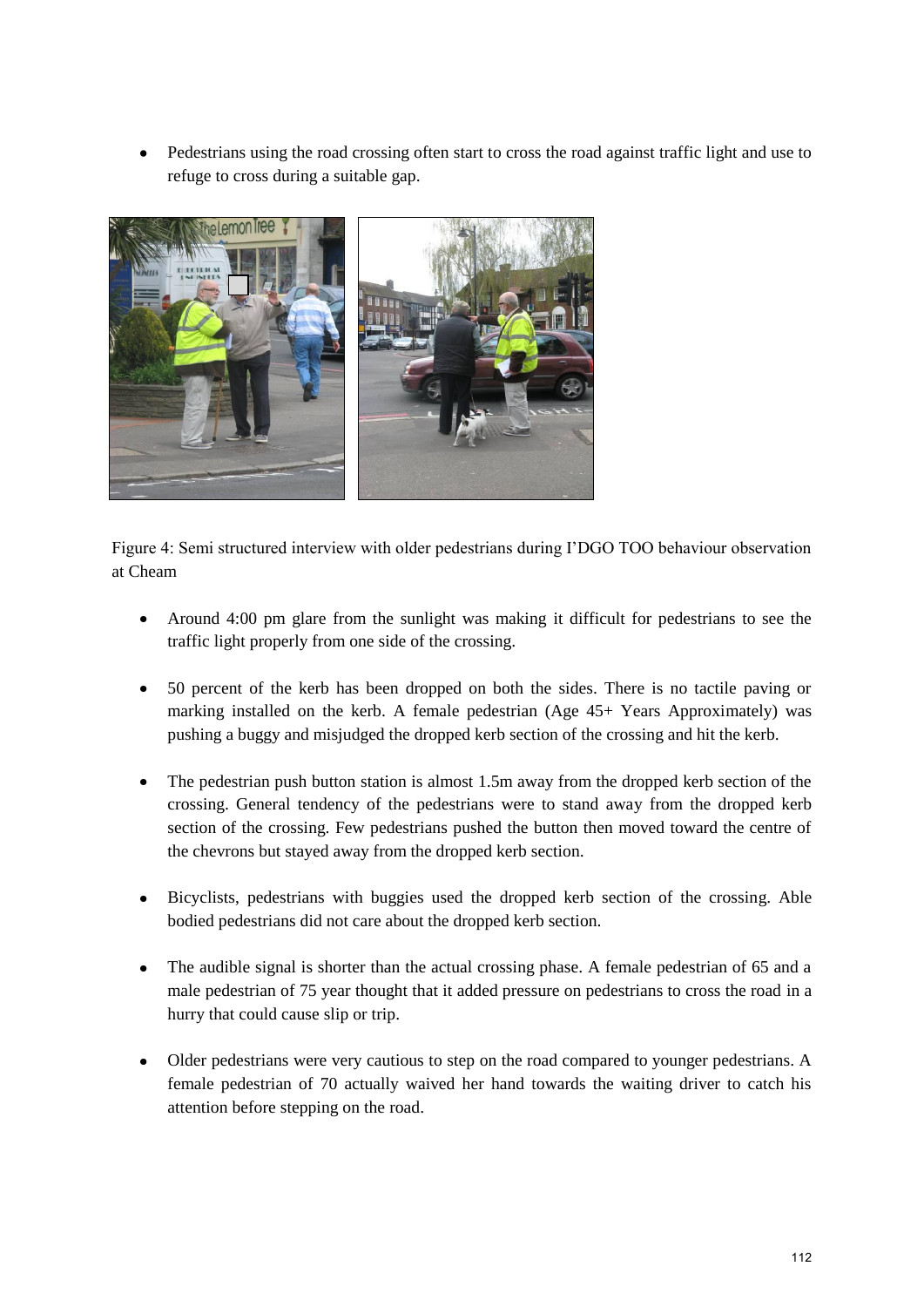- This observation at SC2 found 120 pedestrians using this crossing in an hour. 9 of them were  $\bullet$ old pedestrians; 17 cyclists; 10 buggies and toddlers. 39 pedestrians crossed against the traffic light of which 2 were old pedestrians. 21 pedestrians crossed the road away from the crossing of which 1 was an old pedestrian. 14 pedestrians used half of the designated crossing then moved away from it walking the direction towards their destination. None of them was old pedestrian.
- Walking speed of pedestrians have been recorded with their approximate age, height, weight and other attributes (if any); i.e. any attribute that can affect walking speed of a pedestrian.

## **4. Conclusion**

After establishing theoretical background of observational methods in inquiry an observation protocol was developed for I"DGO TOO and pedestrian behaviour observations were carried out at 48 I"DGO TOO pedestrian crossing sites. This paper has very briefly presented theoretical background of observational methods in inquiry and observation protocol adapted in the research. Aim of this part of the study was to collect mainly qualitative and some quantitative data that would triangulate with findings from the Tactile Paving Toolkit (Audit of the pedestrian crossings) and Questionnaire Survey results to inform the research. An example of pedestrian behaviour observation from I"DGO TOO have been presented within the scope of this paper to show how data collection (observation) was guided by the established observation protocol which was developed based on the theoretical background of observational method as a research tool. Data collected so far is currently being analysed and results will be published soon.

### **References**

Berg B L (1995) *Qualitative Research Methods for the Social Sciences*, 2<sup>nd</sup> Edition, Needman Heights, Massachusetts, Allyn & Bacon.

Burgess R G (1984) *In the Field: An Introduction to Field Research*, London, Rutledge.

Ellen R F (1984) Ethnographic Research: A Guide to General Conduct, London, Academic Press.

Faruk M, Ormerod M, Newton R, and MacLennan H (2008a) "Site Selection Criteria for I"DGO TOO (Inclusive Design for Getting Outdoors)", *Proceedings of CIB W70 International Conference in Facilities Management,* Heriot Watt University, Edinburgh, UK, June 16-18, 2008.

Faruk M, Ormerod M, Newton R, MacLennan H, and Abbas Y M (2008b) "Tactile paving a necessary Intervention, but does it suit everyone?", *Proceedings of The Ergonomics and Human Factors Annual Conference*, The Ergonomics Society, University of Nottingham, UK, April 1-3, 2008.

Gray D E (2005) *Doing Research in the Real World*, London, Sage Publications.